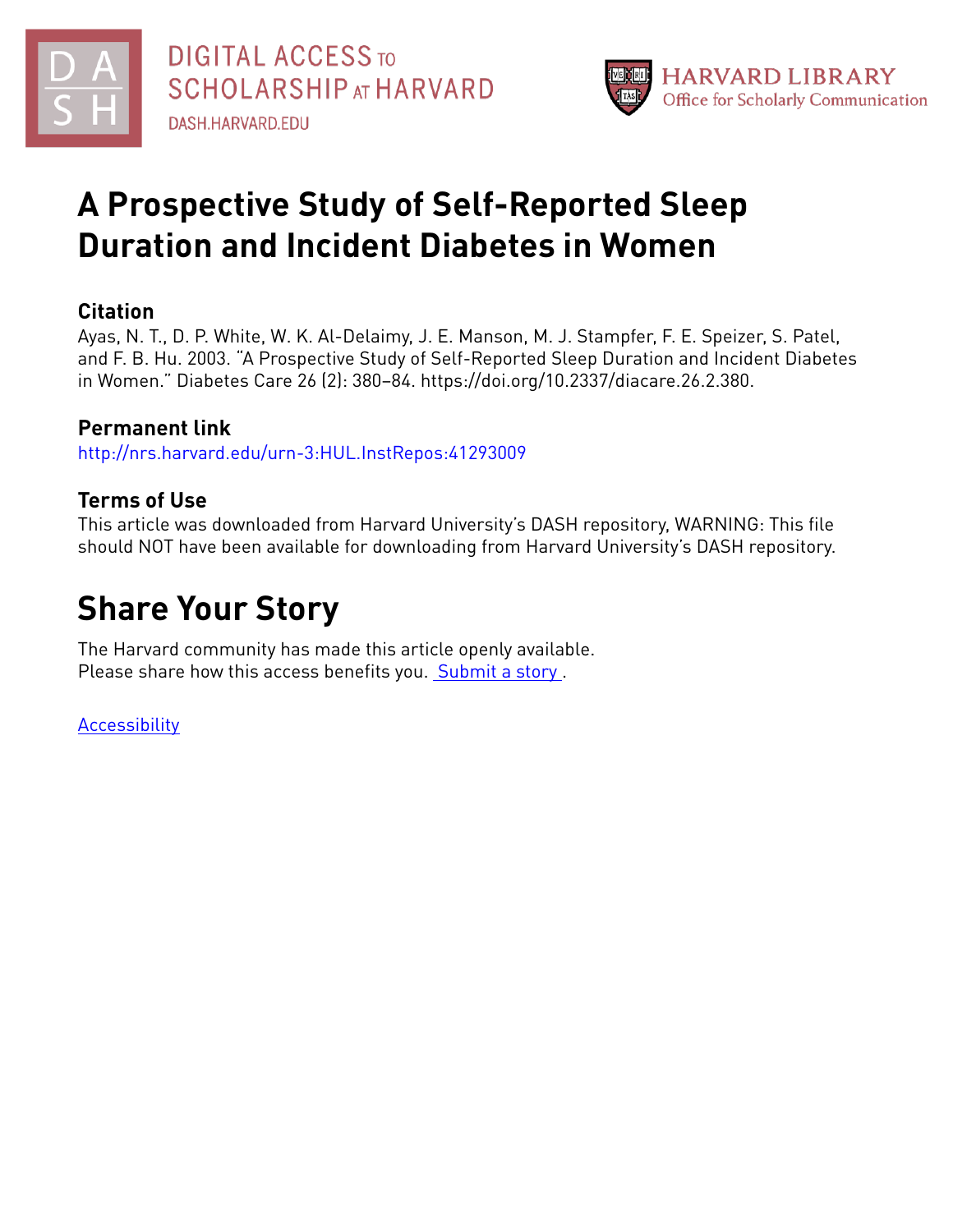# **A Prospective Study of Self-Reported Sleep Duration and Incident Diabetes in Women**

**NAJIB T. AYAS, MD1,2 DAVID P. WHITE, MD1,2 WAEL K. AL-DELAIMY, MD, PHD<sup>3</sup> JOANN E. MANSON, MD, DRPH2,4,5,6** **MEIR J. STAMPFER, MD, DRPH3,4,6 FRANK E. SPEIZER, MD2,6 SANJAY PATEL, MD1,2 FRANK B. HU, MD, PHD3,4,6**

Short-term sleep restriction results in impaired glucose tolerance. To test whether habitually short sleep duration increases the risk of developing diabetes, we studied a cohort of 70,026 women enrolled in the Nurses Health Study, without diabetes at baseline, and who responded to a question about daily sleep duration in 1986. Subjects were followed until 1996 for the diagnosis of diabetes (1,969 cases). Long and short sleep durations were associated with an increased risk of diabetes diagnosis. The relative risks (RRs) for short (slept  $\leq$  5 h per day) and long (slept  $≥$ 9 h per day) sleepers were 1.57 (95% CI 1.28–1.92) and 1.47 (1.19–1.80), respectively. After adjustment for BMI and a variety of confounders, the RR was not significantly increased for short sleepers (1.18 [0.96–1.44]) but remained modestly increased for long sleepers (1.29 [1.05– 1.59]). We then performed a similar analysis using only symptomatic cases  $(n = 1,187)$ . Adjusted RRs for symptomatic diabetes were modestly elevated in both short (1.34 [1.04–1.72]) and long (1.35 [1.04–1.75]) sleepers. Our data suggest that the association between a reduced self-reported sleep duration and diabetes diagnosis could be due to confounding by BMI, or sleep restriction may mediate its effects on diabetes through weight gain. Sleep restriction may be an independent risk factor for developing symptomatic diabetes.

#### *Diabetes Care* **26:380–384, 2003**

**C**hronic sleep loss is very common in<br>
today's society. Even though sleep<br>
professionals and the National Sleep<br>
Foundation recommend 8 h of sleep per today's society. Even though sleep Foundation recommend 8 h of sleep per night, American adults only sleep an average of 6.85 h per night (1). Furthermore, only 37% report obtaining  $\geq 8$ hours of sleep per night, and 31% of adults report sleeping  $<$ 6 h per night. The amount of sleep individuals obtain also is steadily decreasing over time. Thirty years ago, adults slept  $\sim$  7.68 h per night; 80 years ago, they slept even longer (8.77 h reported by college-aged adults) (2,3). The cause of this sleep loss is multifactorial. About 45% of adults report that they

●●●●●●●●●●●●●●●●●●●●●●●●●●●●●●●●●●●●●●●●●●●●●●●●●

sleep less to get more work done, 43% stay up watching television or using the internet, and 22% have insomnia (i.e., report having difficulty falling asleep). Because of these figures, many have suggested that we live in a sleep-deprived society. (4)

The health effects of sleep restriction are unclear. However, a recent study demonstrated that sleep deprivation can adversely affect endocrine function. Spiegel et al. (5) limited 11 young men to 4 h of sleep per night for 6 nights followed by 6 days of recovery sleep (10 h per night). Despite the short duration of partial sleep deprivation, the subjects demonstrated

From the <sup>1</sup>Division of Sleep Medicine, Department of Medicine, Brigham and Women's Hospital, Boston;<br><sup>2</sup>Harvard Medical School, Boston; the <sup>3</sup>Department of Nutrition, Harvard School of Public Health, Boston; Harvard Medical School, Boston; the <sup>3</sup>Department of Nutrition, Harvard School of Public Health, Boston; the <sup>4</sup>Department of Epidemiology, Harvard School of Public Health, Boston; the <sup>5</sup>Division of Preventive Medicine, Department of Medicine, Brigham and Women's Hospital, Boston; and the <sup>6</sup>Channing Laboratory, Brigham and Women's Hospital and Harvard Medical School, Boston, Massachusetts.

Address correspondence and reprint requests to Frank B. Hu, MD, PhD, Dept. of Nutrition, Harvard School of Public Health, 665 Huntington Ave., Boston, MA 02115. E-mail: frank.hu@channing.harvard.edu. Received for publication 16 July 2002 and accepted in revised form 29 October 2002.

**Abbreviations:** RR, relative risk.

A table elsewhere in this issue shows conventional and Système International (SI) units and conversion factors for many substances.

impaired glucose tolerance during sleep deprivation compared with their recovery period.

In this study, we assessed the relationship between self-reported sleep duration and the diagnosis of diabetes during 10 years of follow-up among women enrolled in the Nurses Health Study. We hypothesized that sustained short sleep duration could lead to the development of overt clinical diabetes.

### **RESEARCH DESIGN AND METHODS**

#### Study population

The Nurses Health Study cohort was established in 1976 when 121,700 female married registered nurses, aged 30–55 years and residing in 11 large U.S. states, completed a mailed questionnaire on their medical history and lifestyle. The original sampling strategy for this cohort has been described (6). Every 2 years, follow-up questionnaires have been sent to update information on potential risk factors and to identify newly diagnosed cases of diabetes and other diseases. In 1986, subjects were asked the following question: "Indicate total hours of actual sleep in a 24-h period." (The question did not specify the time frame.) The nurses were asked to choose one of the following options: 5 h or less, 6 h, 7 h, 8 h, 9 h, 10 h, or  $11 +$  hours. Between 1986 and 1996, the incidence rate of diabetes diagnosis was assessed in the 70,026 women who answered this question and did not have a diagnosis of diabetes or cancer in 1986 (the baseline year for these analyses).

#### Diagnosis of diabetes

A supplementary questionnaire regarding symptoms, diagnostic tests, and hypoglycemic therapy was mailed to women who indicated on any biennial questionnaire that they had been diagnosed with diabetes. A case of diabetes was considered confirmed if at least one of the following was reported on the supplementary questionnaire: *1*) one or more classic symptoms (excessive thirst, coma, polyuria,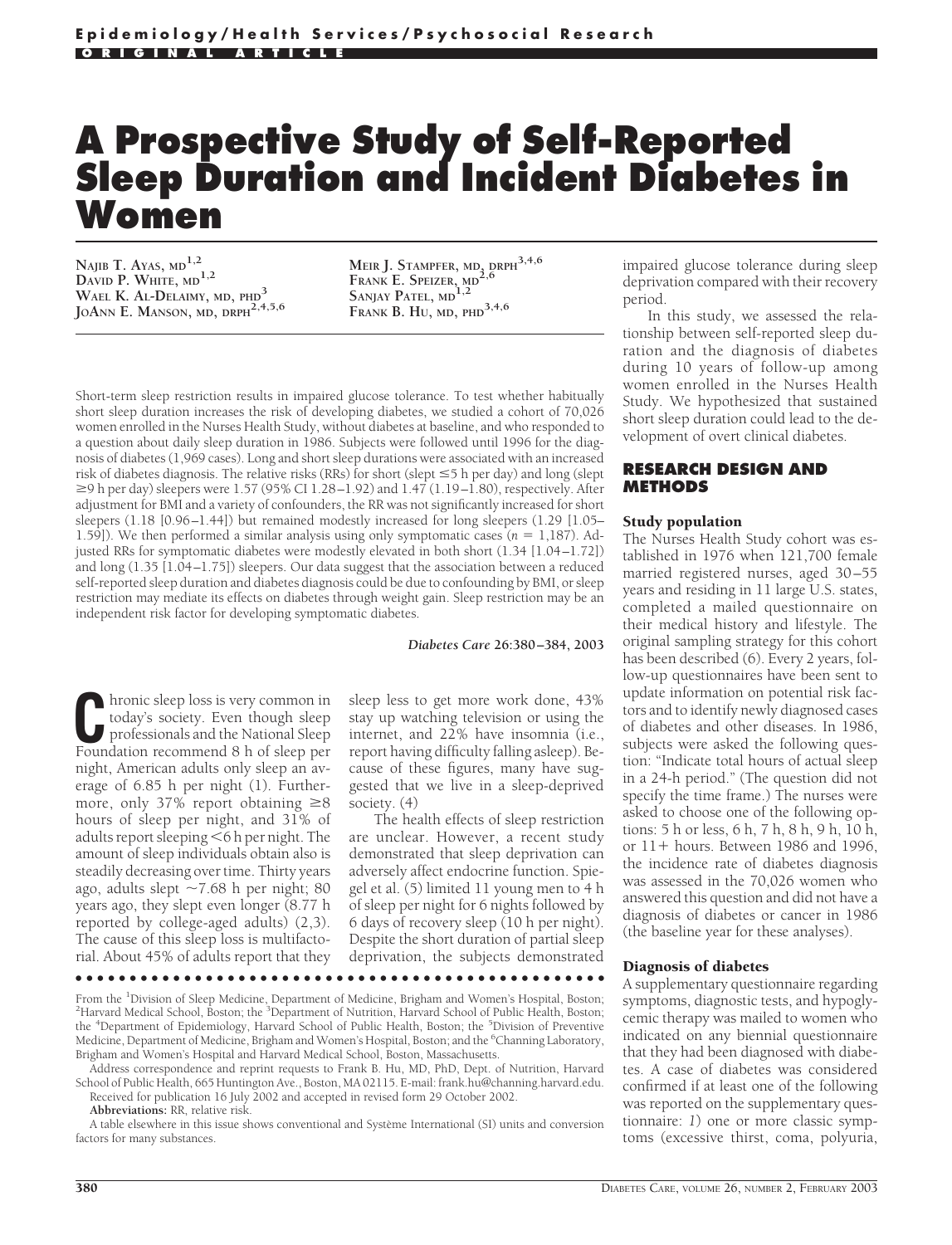|                                    | Hours of sleep per day |      |      |      |      |  |  |
|------------------------------------|------------------------|------|------|------|------|--|--|
|                                    | $\leq 5$               | 6    | 7    | 8    | $9+$ |  |  |
| Mean                               |                        |      |      |      |      |  |  |
| Age (years)                        | 52.8                   | 52.2 | 51.9 | 52.3 | 52.6 |  |  |
| BMI $(kg/m2)$                      | 25.2                   | 24.9 | 24.4 | 24.5 | 24.8 |  |  |
| Alcohol cconsumption (g/day)       | 5.0                    | 5.8  | 6.3  | 6.9  | 8.1  |  |  |
| Physical activity (METs/week)      | 14.3                   | 14.2 | 14.6 | 14.1 | 12.2 |  |  |
| % of women                         |                        |      |      |      |      |  |  |
| History of hypercholesterolemia    | 13.0                   | 10.9 | 10.4 | 11.4 | 11.5 |  |  |
| History of hypertension            | 27.5                   | 23.8 | 21.1 | 22.5 | 25.9 |  |  |
| Current smoking                    | 23.5                   | 23.7 | 20.6 | 19.6 | 22.6 |  |  |
| Family history of diabetes         | 17.3                   | 16.8 | 15.9 | 16.0 | 16.0 |  |  |
| Regular snoring                    | 10.0                   | 9.6  | 8.2  | 9.3  | 11.5 |  |  |
| Night shift work >5 years*         | 27.6                   | 19.5 | 14.9 | 14.1 | 15.7 |  |  |
| Current postmenopausal hormone use | 16.6                   | 21.2 | 23.4 | 22.7 | 22.4 |  |  |

\*Reported in 1988. METs metabolic equivalent.

*duration in 1986*

weight loss, hunger, pruritis) plus a fasting plasma glucose of  $\geq$ 140 mg/dl (7.8) mmol/l) or a random plasma glucose of -200 mg/dl (11.1 mmol/l); *2*) at least two elevated plasma glucose concentrations on different occasions (fasting  $\geq$ 140 mg/dl [7.8 mmol/l] or a random plasma glucose of at least 200 mg/dl [11.1 mmol/l] and/or concentration  $\geq$ 200 mg/dl after ≥2 h on oral glucose tolerance testing) in the absence of symptoms; or *3*) treatment with hypoglycemic medication (insulin or oral hypoglycemic agent). Our criteria for diabetes classification are consistent with those proposed by the National Diabetes Data Group (7). The validity of this questionnaire has been verified in a subsample of this study population. Among a random sample of 84 women classified by the questionnaire as having type 2 diabetes, 71 gave permission for their medical records to be reviewed, and records were available for 62. An endocrinologist (J.E.M.), blinded to the information reported on the supplementary questionnaire, reviewed the records according to National Diabetes Data Group criteria. The diagnosis of type 2 diabetes was confirmed in 61 of 62 (98%) of the women (8).

We first performed the analysis using total cases of incident diabetes diagnosis. To address the possibility that selfreported sleep duration may be associated with developing more severe forms of diabetes, we then performed an analysis restricted to cases reporting at least one of the following symptoms of diabetes at di-

agnosis: pruritis, coma, urinary frequency, hunger, weight loss, and thirst.

### Statistical analysis

Person-time for each exposure category (sleep duration of  $\leq$  5 h per night, 6 h per night, 7 h per night, 8 h per night, or  $\geq$ 9 h per night) was accumulated, and incidence rates were calculated by dividing the number of events by person-time of follow-up in each category. Because of the small number of subjects, we combined the subjects from the 9, 10, and  $\geq 11$ hours of sleep into one group. The relative risk (RR) was computed as the rate in a specific category of exposure divided by that in the reference category with adjustment for age. We chose a reference category of 8 h per night for two reasons. First, 8 h is conventionally considered to be the appropriate duration of sleep. Second, in a previous study using this cohort, individuals reporting 8 h of sleep per night had the least risk of developing coronary artery disease (9).

In multivariate analyses using pooled logistic regression (10), we simultaneously included age (5-year interval), smoking status (never, past, current smoking of  $1-14$ ,  $15-24$ , and  $\geq 25$  cigarettes per day), hypertension, alcohol consumption  $(0, 1-4, 5-14, \geq 15 \text{ g/day})$ , physical activity (weekly energy expenditure in metabolic equivalent hours), menopausal status (premenopausal, postmenopausal without hormone replacement, postmenopausal with past hormone replacement, postmenopausal

with current hormone replacement), depressed mood from 1992 (depression was defined as an Short Form-36 mental health index of  $\leq 52$ ), family history of diabetes, and a history of hypercholesterolemia. We felt it necessary to control for all these factors given that any of them (e.g., depression) can be associated with sleep duration and/or diabetes. Thus, all could be potential confounders in our study. Because shift-working may be associated with poorer health and short sleep duration (11), we controlled for shift-working using the duration of rotating night shift work reported in 1988 (four categories: 0, 1–5, 6–14, ≥15 years). We also controlled for snoring (reported in 1986), as this symptom has been shown to be associated with incident diabetes diagnosis in this cohort (12).

In the primary analysis, we did not control for BMI because sleep restriction decreases leptin levels, and may thus be associated with increased weight gain (13). That is, weight gain may be an intermediate mechanism whereby short sleep leads to the development of diabetes. In secondary analyses, we adjusted for BMI (eight categories).

**RESULTS** — Baseline characteristics of the women in the various sleep duration categories are shown in Table 1. At baseline, 4.3% of women reported sleeping  $\leq$  5 h a day, 25.5% 6 h, 42% 7 h, 23.6% 8 h, and  $4.5\% \geq 9$  h. At baseline, both long and short self-reported sleep durations were associated with an increased prevalence of hypertension and hypercholesterolemia. Women in these sleep categories also tended to be heavier. Regular snoring was slightly more common in those who slept for a longer duration (11.5%). Also, long sleepers consumed more alcohol and exercised less. Nurses who slept less tended to report more shiftworking.

The primary analysis was the ascertainment of incident diagnoses of diabetes during the 10-year study period. During this time period, we documented 1,969 incident diagnoses of diabetes. After adjustment for age, both long and short sleep duration were associated with a significantly increased risk of incident diabetes diagnosis (Table 2). For short sleepers (those who slept  $\leq$ 5 h per night), the RR was 1.57 (95% CI 1.28–1.92), whereas in long sleepers (those who slept  $\geq$ 9 h per night), the respective RR was 1.47 (1.19–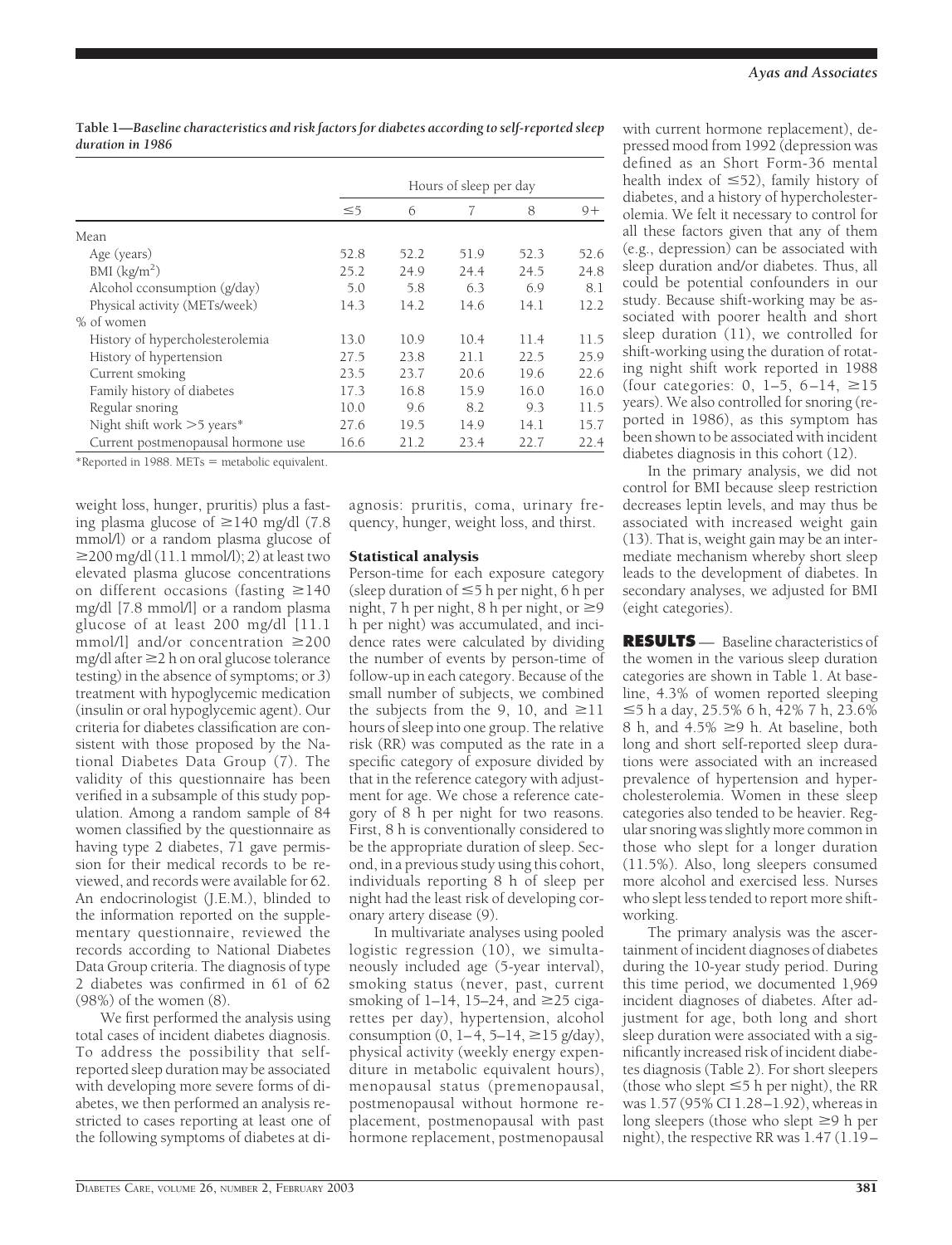|                                                       | Hours of sleep per day |                     |                     |         |                     |  |  |  |
|-------------------------------------------------------|------------------------|---------------------|---------------------|---------|---------------------|--|--|--|
|                                                       | $\leq 5$               | 6                   |                     | 8       | $9+$                |  |  |  |
| Total diabetes                                        |                        |                     |                     |         |                     |  |  |  |
| n                                                     | 122                    | 576                 | 731                 | 422     | 118                 |  |  |  |
| Person years                                          | 28,608                 | 169,859             | 281,601             | 157,904 | 29,941              |  |  |  |
| Age-adjusted relative risk                            | $1.57(1.28 - 1.92)$    | $1.27(1.12 - 1.44)$ | $0.98(0.87 - 1.11)$ |         | $1.47(1.19 - 1.80)$ |  |  |  |
| Multivariate model without BMI*                       | $1.29(1.05 - 1.58)$    | $1.16(1.02 - 1.32)$ | $1.02(0.91 - 1.16)$ |         | $1.32(1.07 - 1.62)$ |  |  |  |
| Multivariate model including BMI<br>$(8$ categories)* | $1.18(0.96 - 1.44)$    | $1.10(0.97 - 1.25)$ | $1.02(0.91 - 1.16)$ |         | $1.29(1.05 - 1.59)$ |  |  |  |
| Symptomatic diabetes                                  |                        |                     |                     |         |                     |  |  |  |
| Age-adjusted relative risk                            | $1.85(1.44 - 2.37)$    | $1.33(1.13 - 1.56)$ | $0.97(0.83 - 1.13)$ |         | $1.54(1.18-2.01)$   |  |  |  |
| Multivariate model without BMI*                       | $1.52(1.19-1.96)$      | $1.21(1.03 - 1.43)$ | $1.01(0.86 - 1.18)$ |         | $1.39(1.07-1.81)$   |  |  |  |
| Multivariate model including BMI<br>$(8$ categories)* | $1.37(1.07 - 1.77)$    | $1.13(0.96 - 1.34)$ | $1.00(0.86 - 1.18)$ |         | $1.36(1.04 - 1.73)$ |  |  |  |

**Table 2—***Relative risks (95% CIs) of incident diabetes according to self-reported sleep duration at baseline*

\*Adjusted for shiftworking (from 1988), hypercholesterolemia, hypertension, smoking, snoring, exercise, alcohol, depression (from 1992), postmenopausal hormone use, and family history of diabetes.

1.80). After adjusting for relevant covariables other than BMI (see Table 2 for list of covariables), the positive associations for diabetes were attenuated but remained statistically significant. Without adjustment for BMI, multivariate RRs for total diabetes were 1.29 (1.05–1.58) for short sleepers and 1.32 (1.07–1.62) for long sleepers. After additional adjustment for BMI, the multivariate RR of diabetes was reduced and no longer significant (1.18 [0.96–1.44]) for short sleepers, but still remained modestly but significantly increased for long sleepers (1.29 [1.05– 1.59]).

To assess whether sleep duration was associated with more severe manifestations of diabetes, we performed a similar analysis using only symptomatic cases of diabetes  $(n = 1,187)$  (Table 2). Ageadjusted risks for developing symptomatic diabetes were 1.84 (1.43–2.35) in short sleepers and 1.54 (1.19 –2.00) in long sleepers. After adjustment for BMI, the relative risks for developing diabetes were modestly elevated in both short (1.34 [1.04 –1.72]) and long (1.35  $[1.04 - 1.75]$ ) sleepers.

Stratified analysis was then performed for all diagnoses of diabetes, and also for symptomatic cases. Stratification was done by BMI (three categories:  $\leq 25$ , 25–30,  $\geq$  30 kg/m<sup>2</sup>), shift-working (three categories:  $0-5$ ,  $6-14$ ,  $>15$  years), and snoring (three categories: regularly, occasionally, and never). Results were not substantially different in each of the strata.

To address the possibility that sub-

clinical diabetes may have led to sleep complaints (i.e., reverse causation), we conducted additional analyses by excluding cases of type 2 diabetes that were diagnosed during the first 2 years of follow-up (1,621 cases). The multivariate RRs (excluding BMI) across the various sleep durations ( $\leq$ 5, 6, 7, or  $\geq$ 9 h) were 1.50, 1.25, 0.97, and 1.40, respectively; these values were very similar to the values obtained without the lag analysis. That is, exclusion of these cases did not change the RRs substantially, suggesting that reverse causation was not a likely explanation for our findings. When we performed a lag analysis considering only symptomatic cases of diabetes (*n* 965), the adjusted RRs (including control for BMI) followed a trend similar to that of our primary analysis (1.28, 1.13, 0.97, and 1.30 for  $\leq$ 5, 6, 7, and  $\geq$ 9 h, respectively).

**DISCUSSION** — We observed a modest but significant positive association between self-reported sleep duration and incident diagnosis of diabetes. Both short and long self-reported sleep durations were associated with an increased risk of developing diabetes. For short sleepers, after controlling for BMI, the relative risk was attenuated and no longer significant, reflecting a confounding effect of BMI. In long sleepers, a modest but significant positive association between sleep duration and diabetes persisted even after controlling for BMI. When the relationship between self-reported sleep duration and symptomatic diabetes was

examined, short sleep duration remained a significant predictor even after controlling for BMI.

Short-term physiologic studies have shown that restriction of sleep results in abnormalities of endocrine function that could predispose to the development of overt diabetes. In a recently published study, Spiegel et al. (5) restricted sleep in 11 healthy young men to 4 h per night for 6 nights and then allowed them to have a sleep recovery period of 6 nights. Despite the short duration of partial sleep deprivation, the subjects in that study demonstrated impaired glucose tolerance, higher evening cortisol levels, increased sympathetic nervous system activity, and a reduction in leptin secretion in the sleep-deprived versus the recovery state (13). Furthermore, in a preliminary study, this same group of investigators compared glucose tolerance and insulin resistance in healthy subjects who regularly slept -6.5 h per night to those who slept 7.5–8.5 h (14). Although the glycemic response to glucose tolerance testing was similar in both groups, the short sleepers had a 50% higher insulin level. These results suggest that habitually short sleep results in a reduction in insulin sensitivity, and therefore, could be a risk factor for the later development of diabetes.

Our study is consistent with these physiologic data. In our study, short selfreported sleep duration was significantly associated with the diagnosis of diabetes until we controlled for BMI. Once BMI was added into the model, the association between diabetes diagnosis and short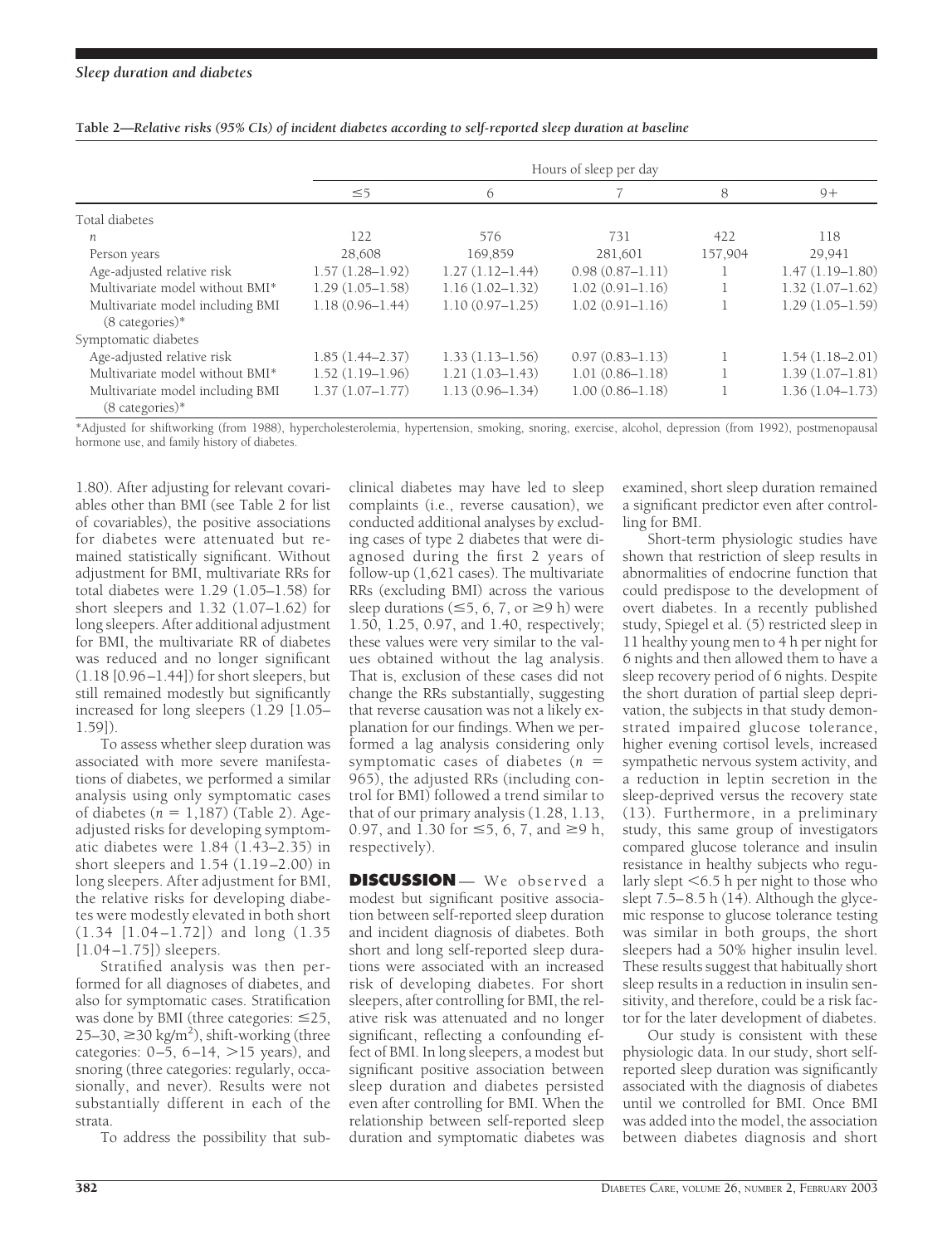sleep was no longer significant. This finding could be explained in a couple of ways. First, short sleep may not be a risk factor for diabetes per se but is instead caused by weight gain. For instance, a high BMI may worsen sleep quality by creating a prediabetic state with increasing urination. Second, sleep restriction may directly lead to the development of diabetes through its effects on weight. Relevant to this hypothesis, leptin (a hormone that suppresses appetite) is reduced in men subjected to short-term sleep deprivation. If chronic self-imposed sleep restriction also leads to reductions in leptin, appetite and weight gain may be increased. This could thus represent a physiologic mechanism whereby sleep restriction may predispose to weight gain and subsequently contribute to the development of diabetes.

When analysis was limited to symptomatic cases of diabetes (considered a more severe diabetes in the analysis), the results were somewhat different. When only symptomatic cases were considered, short sleep duration was associated with an increased risk even after controlling for BMI. One possible explanation of the discrepancy between symptomatic and total cases is that sleep restriction may be associated with more severe forms of diabetes. Another possible explanation is surveillance bias. Participants with restricted sleep may visit physicians less frequently, resulting in an increased risk of presenting as symptomatic as opposed to asymptomatic. We doubt this is a likely explanation because short sleepers actually had more comorbid diseases at baseline, making it more likely they would visit a physician. In addition, all subjects were trained nurses and knowledgeable about health care. For these two reasons, we believe surveillance bias is an unlikely explanation for our findings.

In our study, a long self-reported sleep duration was also associated with an increased risk of developing a diagnosis of diabetes. We speculated on possible explanations for this association. One possibility is that an unrecognized confounder could lead to both diabetes and an increased need for sleep. An example of such a confounder might be obstructive sleep apnea. Sleep apnea is independently associated with decreased glucose tolerance and is known to fragment sleep (15,16). Second, excessive sleep per se could directly lead to an increased risk of

diabetes. Currently, however, we know of no plausible physiologic explanation for such a cause-and-effect relationship. Third, long sleep duration may be an early symptom of diabetes, possibly predating its official diagnosis. However, an analysis that excluded cases of diabetes diagnosed within the first two years of reported sleep duration did not yield appreciably different results. Therefore, we also doubt this to be an explanation of our findings. Although the mechanisms underlying the association between long sleep duration and diabetes are not readily explainable, our study is consistent with a recently published article by Kripke et al. (17). In that study, long self-reported sleep duration was also associated with adverse health outcomes; in particular, long sleep (≥8 h per night) was associated with increased all-cause mortality.

### Strengths and limitations

Strengths of the current study include the large sample size and the high rate of follow-up. Also, diabetes was assessed prospectively, eliminating possible bias due to retrospective recall that may be present in case-control and cross-sectional analyses.

However, some limitations of this study deserve attention. First, because our "nondiabetic" cohort was not necessarily screened for glucose intolerance, some cases of diabetes may have been undiagnosed. The diagnostic criteria for type 2 diabetes were changed in 1997 such that lower fasting glucose levels  $(>126$ mg/dl) would now be considered diagnostic (18). We used the criteria proposed by the National Diabetes Data Group because all our cases were diagnosed before June 1996 (7). If the new criteria were used, some women in this study classified as nondiabetic would have been reclassified as having diabetes. However, this would not explain our results because, if anything, inclusion of diabetic individuals in the nondiabetic groups would have caused bias toward the null. Second, our subjects were only women, the vast majority Caucasian, and had a similar socioeconomic status. Although the homogeneity in the sample would reduce confounding by these factors, it may reduce the generalizability of our findings to other populations. Currently, however, we have no reason to suspect that men or non-Caucasians would differ in terms of the effects of sleep duration on diabetes.

Third, information about sleep duration and other potential risk factors was selfreported by the nurses; the reliability of self-reported sleep duration was not validated in this study, and its stability over time is not known. Furthermore, some insomniacs may report a decrease in subjective sleep duration despite an essentially normal duration of objectively described sleep (sleep state misperception). Nonetheless, questions about selfreported sleep duration have been investigated in other studies and demonstrated to be valid measures compared to quantitative sleep assessments with actigraphy (19). Despite this, some misclassification of the sleep duration variable seems likely. However, because outcomes were assessed prospectively, any misclassification of sleep duration would likely be nondifferential with respect to diabetes. Therefore, this would tend to underestimate rather than overestimate the effects of sleep duration. Third, our study was observational in design, and thus, we cannot conclude definitively that short sleep duration caused diabetes. That is, we cannot rule out the presence of unrecognized confounders that were not accounted for in the final analysis. Fourth, because of the reduction in RRs by adding known confounders, it is possible that some residual confounding remains. However, it is doubtful that this residual unexplained confounding would be enough to completely eliminate the effect seen. Fifth, we cannot completely rule out the possibility of reverse causation. That is, short sleep duration may be a symptom of early disease, predating official diagnosis. However, analysis excluding cases diagnosed within 2 years of self-reported sleep duration did not yield appreciably different results, making this explanation unlikely. Finally, the etiology of restricted sleep was not ascertained in our study. Subjects may have had a short sleep duration from insomnia (i.e., an inability to fall or stay asleep), work/family responsibilities, or staying up late to watch television or use the internet. It is possible that the etiology of sleep restriction may differentially affect the risk of developing diabetes. This cannot be determined from our study.

**CONCLUSIONS** — Our data suggest that short self-reported sleep duration is associated with an increased risk of being diagnosed with diabetes. This association